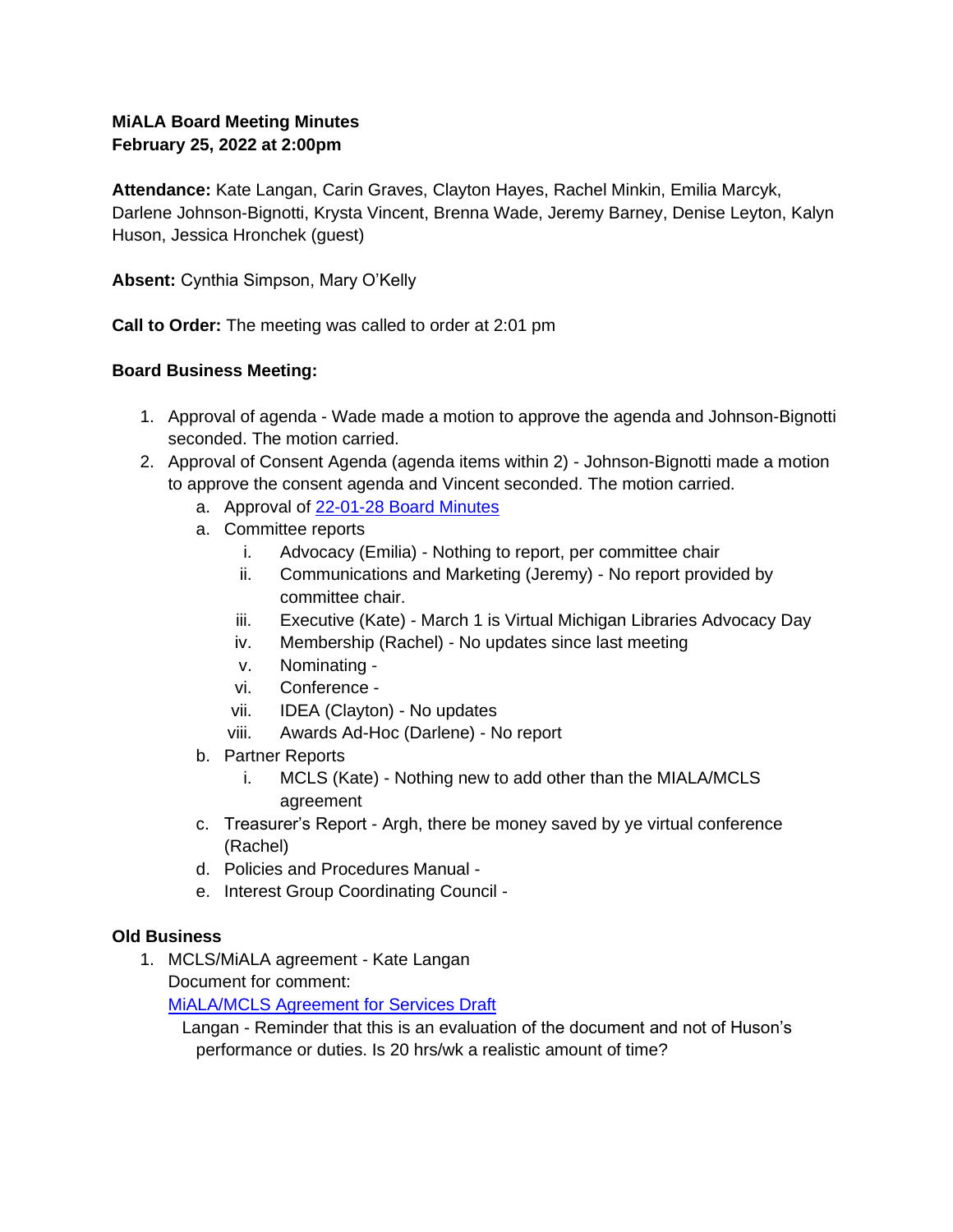- Johnson-Bignotti suggests hearing what Huson thinks of this agreement. We know Heather Ladiski did a lot above and beyond what's listed in the doc, but does Huson feel 20 hrs/wk is reasonable?
- Huson For regular tasks, 20 hrs/wk is definitely sufficient. Concern is regarding conference, as that will require some additional learning and it's not necessarily clear what will be required.
- Langan This is a 3-yr agreement that has not changed since MiALA was first organized. The organization has definitely changed, though.
- Vincent We have a lot more structure in MiALA now and can handle a lot of required activities internally. One particular item in the description is Marketing Services, which might not be something we need Huson to provide assistance.
- Leyton Currently, Huson is the only one who can do certain things and I think we need to evaluate why and if that should continue. Highlighted IGCC management items because those are things that we might not necessarily need her to do anymore. Website updates could be a once-in-a-while thing and prompted by the IGCC and not Huson.
- Wade Having someone like Huson as a point of continuity is very helpful for an organization like MiALA that frequently has changeover in leadership.
- Hronchek The shared knowledge over time thing is important for the conference as well! We need to know where that information lives so we can pass it on year-toyear.

Regarding conference duties, some items are very clear and detailed. Language around logistics is less clear. What piece of the logistics relies on Huson and which relies on the conference planning committee? Cleaning up language would be helpful.

Not written that Huson would be expected to attend the conference and that should be formalized. Especially as we (maybe) transition to hybrid in the future.

Langan - What does not need to be changed? That might be a good way to look at the agreement. Regarding the conference, can we rewrite the language to hopefully adapt to future situations where we need to be flexible? For example, the leadership retreat.

Also, how do we edit this as a group?

- Hayes The issue with putting continuity too much on Huson is that we run into what happened when Heather Ladiski left and should be part of the planning process.
- Langan Who on the board feels this needs to be edited before being signed? (All voting members raise their hand).
- Graves A step we could take is to resolve existing comments on the document. Wade - Should we form a subcommittee to look this over?
- Langan A small subset of the board would be good. Can send out an email after this meeting seeking volunteers for a small ad-hoc committee to look this over.

Barney - Is there a necessity that we get this looked at by some sort of legal professional?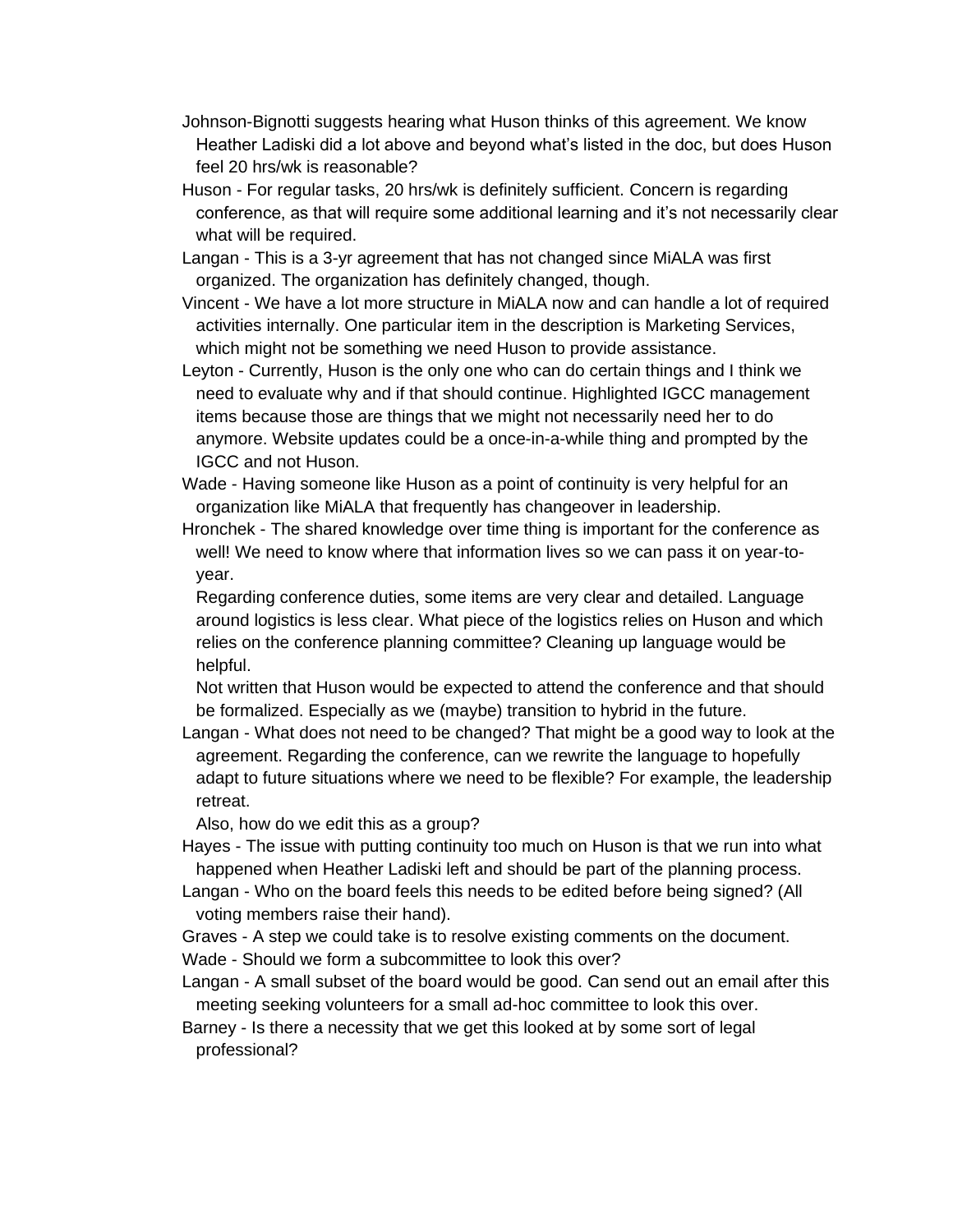Langan - Not sure, will consult with past president Paul Gallagher who last signed the MCLS agreement.<sup>1</sup>

#### **New Business**

- 1. Conference registration fees Carin Graves
	- Graves Thanks to Hronchek for her work.

Finally signed with Whova for ~\$3,500, committed \$1500 for keynote and have \$1400 in sponsors. What should the registration fees be?

Minkin suggested \$60 as Whova is more "professional" than self-run Zoom.

Marcyk-Taylor - Are we going to do scholarships this time around? That is important to this discussion

Hronchek - Hasn't been much of a discussion yet. It'll be cheaper for a virtual scholarship though. Clarifies that it will be a multi-day conference.

Leyton - What about \$50, plus \$60 if someone is interested in attending a postconference IDEA workshop? Or something along those lines. Clarifies that the board has paid for the workshop organizer but additional money would signify commitment to attend. Assumes it will likely be a smaller pool, around 25 people perhaps. IDEA committee is in the process of finalizing workshop details.

Graves - Feels that the conference fee of \$60 should be a decision by the board. Johnson-Bignotti moves to, Graves seconds, and motion passes.

2. Conference 2023 Dates - Carin Graves

Graves - Hayworth Center has 11th-12th, 18th-19th, 25th-26th available. We should finalize this now since we're already beholden to the conference center.

Hronchek - Clarifies that Center has refunded room fees but not other costs. This is a slightly odd situation since usually a location is proposed by the potential chair. Hronchek will not be available to chair the planning committee for next year. Decision is not necessary right now.

Hronchek - Notes that keynote speaker is Mays Imad

Motion to adjourn: Johnson-Bignotti motions to adjourn, Wade seconds. The motion passes.

# **Issue Bin / Future Agenda Items**

• Membership fee structure

## **Next Board Meetings:**

Fourth Fridays at 2:00pm

- March 25, 2022
- April 22, 2022

 $1$  Gallagher's response: "We didn't have anyone review the agreement other than the board, if memory serves it was more of a MoU and we just updated from the previous, so didn't see need at that time. The attorney MiALA (and MCLS) used in the past is Lindsay Dangl in Lansing. I don't remember costs, Scott [Garrison] would know this – but was likely a few hundred bucks an hour for a document review. She did the bylaws work, does most of the work for MCLS, etc."